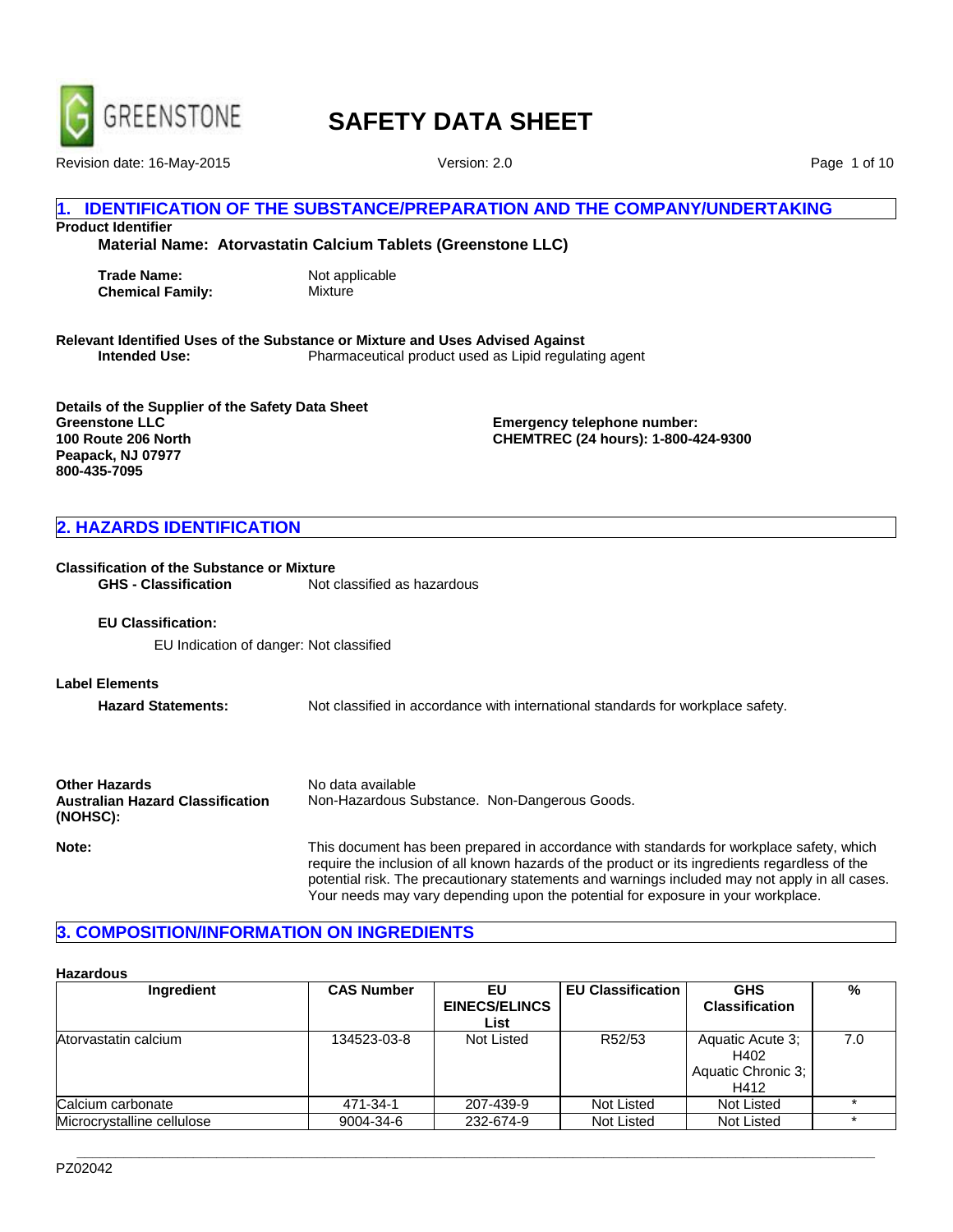**Material Name: Atorvastatin Calcium Tablets (Greenstone LLC) Revision date: 16-May-2015**

|  | Page 2 of 10 |  |  |  |
|--|--------------|--|--|--|
|--|--------------|--|--|--|

**Version: 2.0**

| 3. COMPOSITION/INFORMATION ON INGREDIENTS |               |           |                 |               |  |
|-------------------------------------------|---------------|-----------|-----------------|---------------|--|
| Magn<br>stearate<br>nesium                | 7-04-0<br>557 | 209-150-3 | Not I<br>Listec | Listed<br>Not |  |

**\_\_\_\_\_\_\_\_\_\_\_\_\_\_\_\_\_\_\_\_\_\_\_\_\_\_\_\_\_\_\_\_\_\_\_\_\_\_\_\_\_\_\_\_\_\_\_\_\_\_\_\_\_\_\_\_\_\_\_\_\_\_\_\_\_\_\_\_\_\_\_\_\_\_\_\_\_\_\_\_\_\_\_\_\_\_\_\_\_\_\_\_\_\_\_\_\_\_\_\_\_\_\_**

| Ingredient              | <b>CAS Number</b>   | EU.                  | <b>EU Classification</b> | <b>GHS</b>            | % |
|-------------------------|---------------------|----------------------|--------------------------|-----------------------|---|
|                         |                     | <b>EINECS/ELINCS</b> |                          | <b>Classification</b> |   |
|                         |                     | List                 |                          |                       |   |
| Simethicone emulsion    | 67762-90-7          | Not Listed           | Not Listed               | Not Listed            |   |
| Croscarmellose sodium   | 74811-65-7          | Not Listed           | Not Listed               | Not Listed            |   |
| Opadry white            | <b>NOT ASSIGNED</b> | Not Listed           | Not Listed               | <b>Not Listed</b>     |   |
| Hydroxypropyl cellulose | 9004-64-2           | Not Listed           | Not Listed               | Not Listed            |   |
| Polysorbate 80          | 9005-65-6           | Not Listed           | Not Listed               | Not Listed            |   |
| Lactose NF, monohydrate | 64044-51-5          | Not Listed           | Not Listed               | Not Listed            |   |

# **Additional Information:** \* Proprietary

Ingredient(s) indicated as hazardous have been assessed under standards for workplace safety.

In accordance with 29 CFR 1910.1200, the exact percentage composition of this mixture has been withheld as a trade secret.

### **For the full text of the R phrases and CLP/GHS abbreviations mentioned in this Section, see Section 16**

# **4. FIRST AID MEASURES**

| <b>Description of First Aid Measures</b><br><b>Eve Contact:</b>                                                                                                           | Immediately flush eyes with water for at least 15 minutes. If irritation occurs or persists, get<br>medical attention.                                              |
|---------------------------------------------------------------------------------------------------------------------------------------------------------------------------|---------------------------------------------------------------------------------------------------------------------------------------------------------------------|
| <b>Skin Contact:</b>                                                                                                                                                      | Remove contaminated clothing and shoes. Wash skin with soap and water. If irritation occurs<br>or persists, get medical attention.                                  |
| Ingestion:                                                                                                                                                                | Get medical attention. Do not induce vomiting unless directed by medical personnel. Never<br>give anything by mouth to an unconscious person.                       |
| Inhalation:                                                                                                                                                               | Remove to fresh air. If not breathing, give artificial respiration. Get medical attention.                                                                          |
| Most Important Symptoms and Effects, Both Acute and Delayed<br><b>Symptoms and Effects of</b><br>Exposure:<br><b>Medical Conditions</b><br><b>Aggravated by Exposure:</b> | For information on potential signs and symptoms of exposure, See Section 2 - Hazards<br>Identification and/or Section 11 - Toxicological Information.<br>None known |
| <b>Notes to Physician:</b>                                                                                                                                                | Indication of the Immediate Medical Attention and Special Treatment Needed<br>None                                                                                  |

**\_\_\_\_\_\_\_\_\_\_\_\_\_\_\_\_\_\_\_\_\_\_\_\_\_\_\_\_\_\_\_\_\_\_\_\_\_\_\_\_\_\_\_\_\_\_\_\_\_\_\_\_\_\_\_\_\_\_\_\_\_\_\_\_\_\_\_\_\_\_\_\_\_\_\_\_\_\_\_\_\_\_\_\_\_\_\_\_\_\_\_\_\_\_\_\_\_\_\_\_\_\_\_**

# **5. FIRE FIGHTING MEASURES**

**Extinguishing Media:** Extinguish fires with CO2, extinguishing powder, foam, or water.

#### **Special Hazards Arising from the Substance or Mixture**

| <b>Hazardous Combustion</b> | Formation of toxic gases is possible during heating or fire. |
|-----------------------------|--------------------------------------------------------------|
| <b>Products:</b>            |                                                              |

Fire / Explosion Hazards: Fine particles (such as dust and mists) may fuel fires/explosions.

**Advice for Fire-Fighters**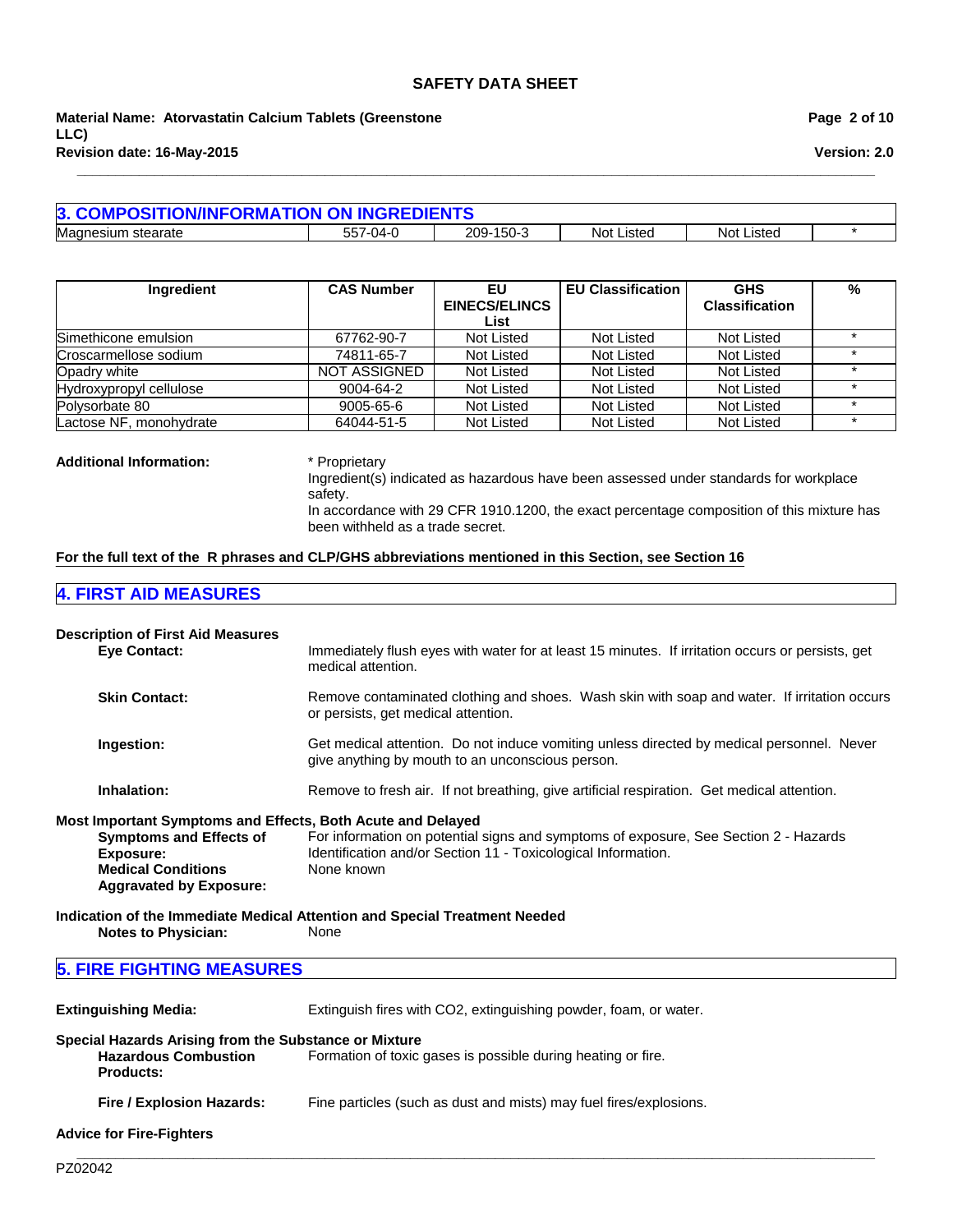During all fire fighting activities, wear appropriate protective equipment, including self-contained breathing apparatus.

**\_\_\_\_\_\_\_\_\_\_\_\_\_\_\_\_\_\_\_\_\_\_\_\_\_\_\_\_\_\_\_\_\_\_\_\_\_\_\_\_\_\_\_\_\_\_\_\_\_\_\_\_\_\_\_\_\_\_\_\_\_\_\_\_\_\_\_\_\_\_\_\_\_\_\_\_\_\_\_\_\_\_\_\_\_\_\_\_\_\_\_\_\_\_\_\_\_\_\_\_\_\_\_**

# **6. ACCIDENTAL RELEASE MEASURES**

#### **Personal Precautions, Protective Equipment and Emergency Procedures**

Personnel involved in clean-up should wear appropriate personal protective equipment (see Section 8). Minimize exposure.

#### **Environmental Precautions**

Place waste in an appropriately labeled, sealed container for disposal. Care should be taken to avoid environmental release.

#### **Methods and Material for Containment and Cleaning Up**

| <b>Measures for Cleaning /</b><br><b>Collecting:</b> | Contain the source of spill if it is safe to do so. Collect spilled material by a method that<br>controls dust generation. A damp cloth or a filtered vacuum should be used to clean spills of<br>dry solids. Clean spill area thoroughly. |
|------------------------------------------------------|--------------------------------------------------------------------------------------------------------------------------------------------------------------------------------------------------------------------------------------------|
| <b>Additional Consideration for</b>                  | Non-essential personnel should be evacuated from affected area. Report emergency                                                                                                                                                           |
| Large Spills:                                        | situations immediately. Clean up operations should only be undertaken by trained personnel.                                                                                                                                                |

# **7. HANDLING AND STORAGE**

### **Precautions for Safe Handling**

Minimize dust generation and accumulation. If tablets or capsules are crushed and/or broken, avoid breathing dust and avoid contact with eyes, skin, and clothing. When handling, use appropriate personal protective equipment (see Section 8). Wash hands and any exposed skin after removal of PPE. Releases to the environment should be avoided. Review and implement appropriate technical and procedural waste water and waste disposal measures to prevent occupational exposure or environmental releases. Potential points of process emissions of this material to the atmosphere should be controlled with dust collectors, HEPA filtration systems or other equivalent controls.

**\_\_\_\_\_\_\_\_\_\_\_\_\_\_\_\_\_\_\_\_\_\_\_\_\_\_\_\_\_\_\_\_\_\_\_\_\_\_\_\_\_\_\_\_\_\_\_\_\_\_\_\_\_\_\_\_\_\_\_\_\_\_\_\_\_\_\_\_\_\_\_\_\_\_\_\_\_\_\_\_\_\_\_\_\_\_\_\_\_\_\_\_\_\_\_\_\_\_\_\_\_\_\_**

#### **Conditions for Safe Storage, Including any Incompatibilities**

| <b>Storage Conditions:</b> | Store as directed by product packaging. |
|----------------------------|-----------------------------------------|
| Specific end use(s):       | Pharmaceutical drug product             |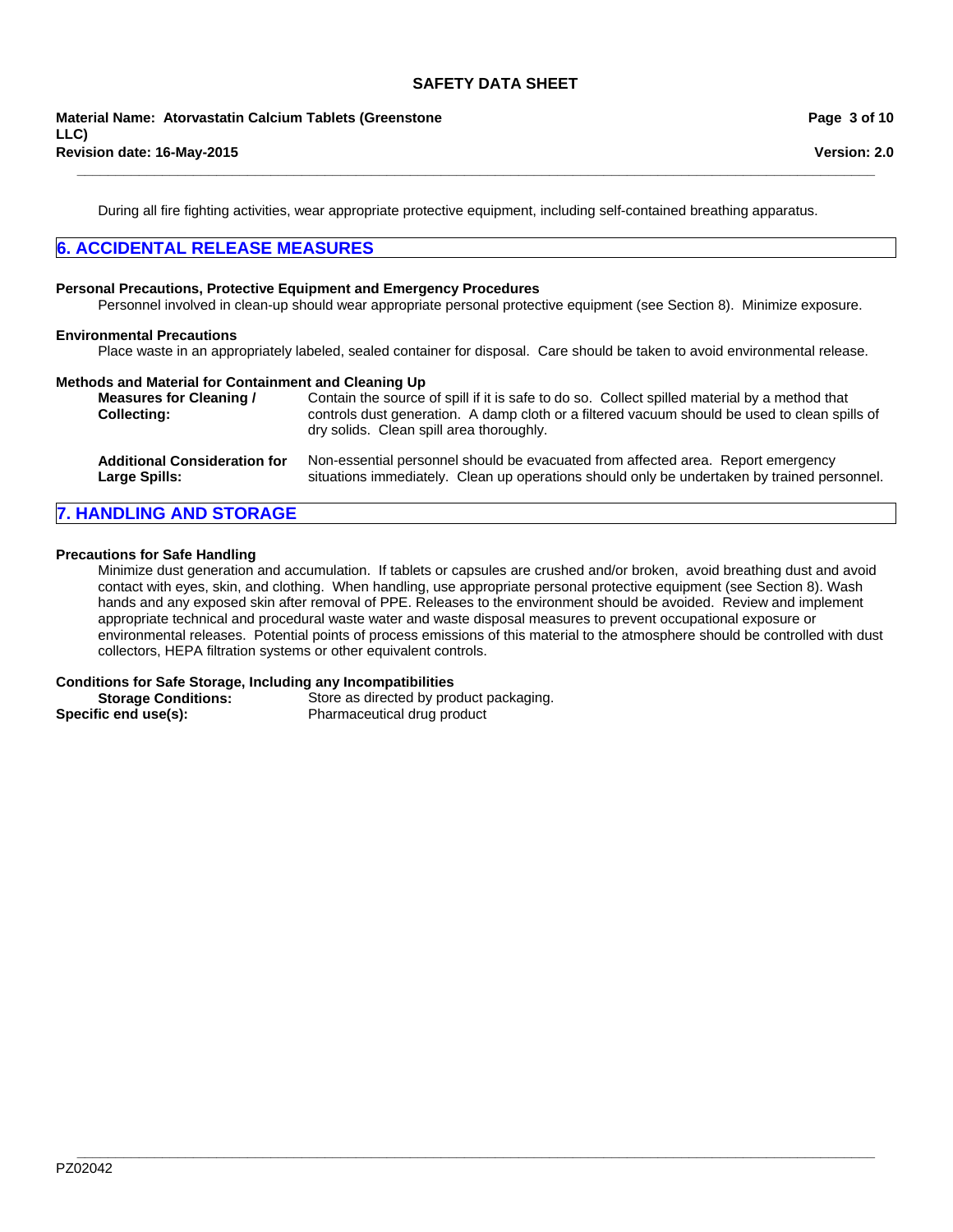**\_\_\_\_\_\_\_\_\_\_\_\_\_\_\_\_\_\_\_\_\_\_\_\_\_\_\_\_\_\_\_\_\_\_\_\_\_\_\_\_\_\_\_\_\_\_\_\_\_\_\_\_\_\_\_\_\_\_\_\_\_\_\_\_\_\_\_\_\_\_\_\_\_\_\_\_\_\_\_\_\_\_\_\_\_\_\_\_\_\_\_\_\_\_\_\_\_\_\_\_\_\_\_**

**Revision date: 16-May-2015 Material Name: Atorvastatin Calcium Tablets (Greenstone LLC)**

# **8. EXPOSURE CONTROLS / PERSONAL PROTECTION**

**Control Parameters Refer to available public information for specific member state Occupational Exposure Limits.**

| Atorvastatin calcium                     |                                                                                                                            |
|------------------------------------------|----------------------------------------------------------------------------------------------------------------------------|
| <b>Manufacturer OEL:</b>                 | $50$ ug/m $3$                                                                                                              |
|                                          |                                                                                                                            |
| Calcium carbonate                        |                                                                                                                            |
| <b>Australia TWA</b>                     | 10 mg/m $3$                                                                                                                |
| <b>Bulgaria OEL - TWA</b>                | 10.0 mg/m $3$                                                                                                              |
| <b>France OEL - TWA</b>                  | 10 mg/m $3$                                                                                                                |
| Latvia OEL - TWA                         | 6 mg/m $3$                                                                                                                 |
| <b>Poland OEL - TWA</b>                  | 10 mg/m $3$                                                                                                                |
| <b>Portugal OEL - TWA</b>                | 10 mg/m $3$                                                                                                                |
|                                          |                                                                                                                            |
| Microcrystalline cellulose               |                                                                                                                            |
| <b>ACGIH Threshold Limit Value (TWA)</b> | 10 mg/m $3$                                                                                                                |
| <b>Australia TWA</b>                     | 10 mg/m $3$                                                                                                                |
| <b>Belgium OEL - TWA</b>                 | 10 mg/m $3$                                                                                                                |
| <b>Estonia OEL - TWA</b>                 | 10 mg/m $3$                                                                                                                |
| France OEL - TWA                         | 10 mg/m $3$                                                                                                                |
| <b>Ireland OEL - TWAs</b>                | 10 mg/m $3$                                                                                                                |
|                                          | 4 mg/m <sup>3</sup>                                                                                                        |
|                                          | 2 mg/m $3$                                                                                                                 |
| Latvia OEL - TWA                         |                                                                                                                            |
| <b>OSHA - Final PELS - TWAs:</b>         | 15 mg/m $3$                                                                                                                |
| <b>Portugal OEL - TWA</b>                | 10 mg/m $3$                                                                                                                |
| <b>Romania OEL - TWA</b>                 | 10 mg/m $3$                                                                                                                |
| Spain OEL - TWA                          | 10 mg/m $3$                                                                                                                |
| <b>Magnesium stearate</b>                |                                                                                                                            |
| <b>ACGIH Threshold Limit Value (TWA)</b> | 10 mg/m $3$                                                                                                                |
| Lithuania OEL - TWA                      | 5 mg/ $m3$                                                                                                                 |
| <b>Sweden OEL - TWAs</b>                 | 5 mg/ $m3$                                                                                                                 |
|                                          |                                                                                                                            |
|                                          |                                                                                                                            |
|                                          |                                                                                                                            |
| <b>Exposure Controls</b>                 |                                                                                                                            |
| <b>Engineering Controls:</b>             | Engineering controls should be used as the primary means to control exposures. General                                     |
|                                          | room ventilation is adequate unless the process generates dust, mist or fumes. Keep airborne                               |
|                                          | contamination levels below the exposure limits listed above in this section.                                               |
| <b>Personal Protective Equipment:</b>    | Refer to applicable national standards and regulations in the selection and use of personal<br>protective equipment (PPE). |
|                                          |                                                                                                                            |
| Hands:                                   | Impervious gloves are recommended if skin contact with drug product is possible and for bulk                               |
|                                          | processing operations.                                                                                                     |
| Eyes:                                    | Wear safety glasses or goggles if eye contact is possible.                                                                 |
| Skin:                                    | Impervious protective clothing is recommended if skin contact with drug product is possible and                            |
|                                          | for bulk processing operations.                                                                                            |
| <b>Respiratory protection:</b>           | If the applicable Occupational Exposure Limit (OEL) is exceeded, wear an appropriate                                       |
|                                          | respirator with a protection factor sufficient to control exposures to below the OEL.                                      |

**Page 4 of 10**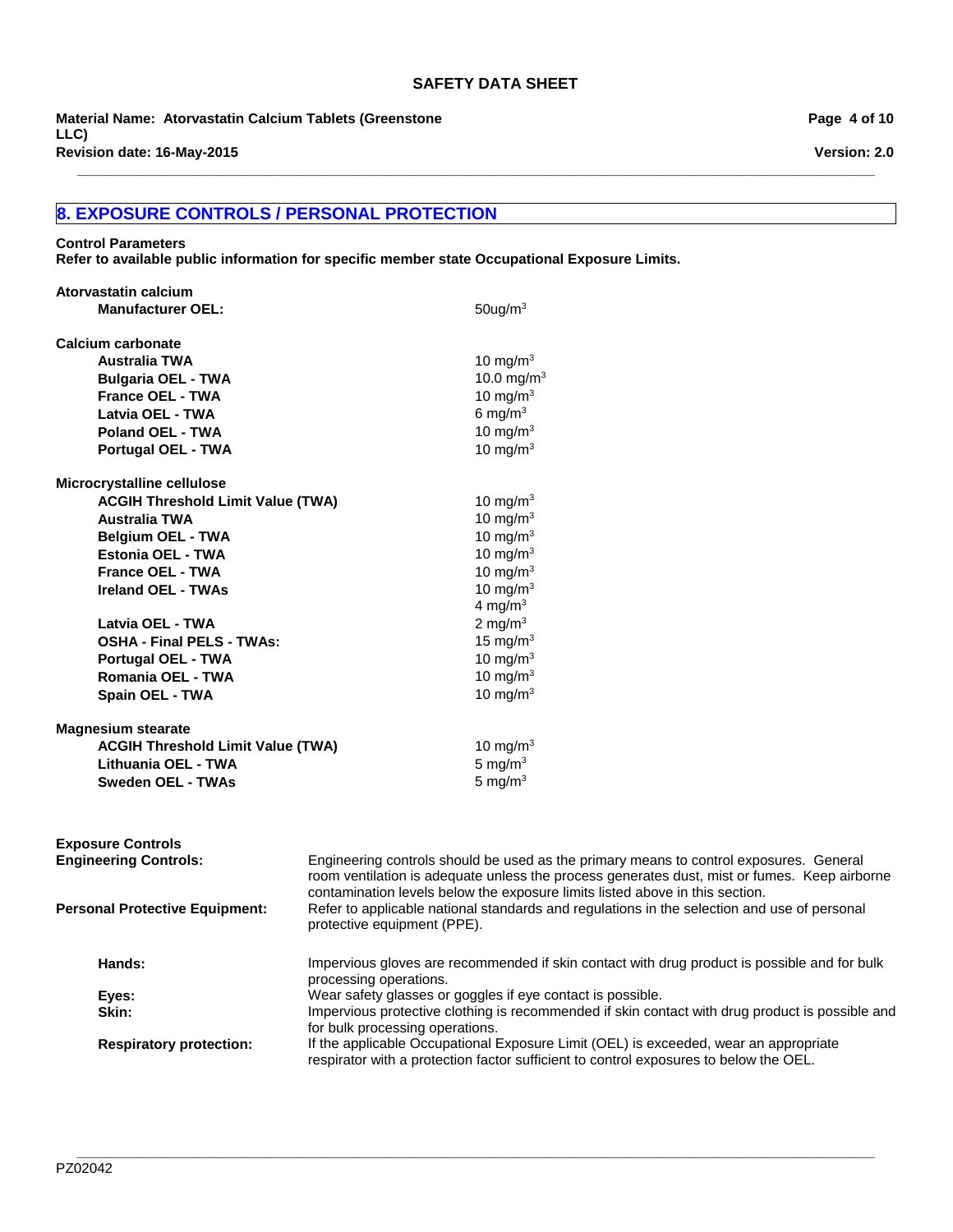**\_\_\_\_\_\_\_\_\_\_\_\_\_\_\_\_\_\_\_\_\_\_\_\_\_\_\_\_\_\_\_\_\_\_\_\_\_\_\_\_\_\_\_\_\_\_\_\_\_\_\_\_\_\_\_\_\_\_\_\_\_\_\_\_\_\_\_\_\_\_\_\_\_\_\_\_\_\_\_\_\_\_\_\_\_\_\_\_\_\_\_\_\_\_\_\_\_\_\_\_\_\_\_**

**Revision date: 16-May-2015 Material Name: Atorvastatin Calcium Tablets (Greenstone LLC)**

**Page 5 of 10**

**Version: 2.0**

# **9. PHYSICAL AND CHEMICAL PROPERTIES**

| <b>Physical State:</b>                                                 | Tablet             |                                     | Color:                   | White              |
|------------------------------------------------------------------------|--------------------|-------------------------------------|--------------------------|--------------------|
| Odor:                                                                  | No data available. |                                     | <b>Odor Threshold:</b>   | No data available. |
| <b>Molecular Formula:</b>                                              | Mixture            |                                     | <b>Molecular Weight:</b> | Mixture            |
| <b>Solvent Solubility:</b>                                             | No data available  |                                     |                          |                    |
| <b>Water Solubility:</b>                                               | No data available  |                                     |                          |                    |
| :bH                                                                    | No data available. |                                     |                          |                    |
| Melting/Freezing Point (°C):                                           | No data available  |                                     |                          |                    |
| <b>Boiling Point (°C):</b>                                             | No data available. |                                     |                          |                    |
| Partition Coefficient: (Method, pH, Endpoint, Value)                   |                    |                                     |                          |                    |
| Microcrystalline cellulose                                             |                    |                                     |                          |                    |
| No data available                                                      |                    |                                     |                          |                    |
| Lactose NF, monohydrate                                                |                    |                                     |                          |                    |
| No data available                                                      |                    |                                     |                          |                    |
| <b>Calcium carbonate</b>                                               |                    |                                     |                          |                    |
| No data available                                                      |                    |                                     |                          |                    |
| <b>Opadry white</b>                                                    |                    |                                     |                          |                    |
| No data available                                                      |                    |                                     |                          |                    |
| Hydroxypropyl cellulose                                                |                    |                                     |                          |                    |
| No data available                                                      |                    |                                     |                          |                    |
| Simethicone emulsion                                                   |                    |                                     |                          |                    |
| No data available                                                      |                    |                                     |                          |                    |
| <b>Magnesium stearate</b>                                              |                    |                                     |                          |                    |
| No data available                                                      |                    |                                     |                          |                    |
| Polysorbate 80                                                         |                    |                                     |                          |                    |
| No data available                                                      |                    |                                     |                          |                    |
| Atorvastatin calcium                                                   |                    |                                     |                          |                    |
| No data available                                                      |                    |                                     |                          |                    |
| <b>Croscarmellose sodium</b>                                           |                    |                                     |                          |                    |
| No data available                                                      |                    |                                     |                          |                    |
| Decomposition Temperature (°C):                                        | No data available. |                                     |                          |                    |
| <b>Evaporation Rate (Gram/s):</b>                                      | No data available  |                                     |                          |                    |
| Vapor Pressure (kPa):                                                  | No data available  |                                     |                          |                    |
| Vapor Density (g/ml):                                                  | No data available  |                                     |                          |                    |
| <b>Relative Density:</b>                                               | No data available  |                                     |                          |                    |
| <b>Viscosity:</b>                                                      | No data available  |                                     |                          |                    |
| <b>Flammablity:</b>                                                    |                    |                                     |                          |                    |
| Autoignition Temperature (Solid) (°C):                                 |                    | No data available                   |                          |                    |
| <b>Flammability (Solids):</b>                                          |                    | No data available                   |                          |                    |
| Flash Point (Liquid) (°C):                                             |                    | No data available                   |                          |                    |
| Upper Explosive Limits (Liquid) (% by Vol.):                           |                    | No data available                   |                          |                    |
| Lower Explosive Limits (Liquid) (% by Vol.):<br><b>Polymerization:</b> |                    | No data available<br>Will not occur |                          |                    |
|                                                                        |                    |                                     |                          |                    |

# **10. STABILITY AND REACTIVITY**

**Reactivity:** No data available<br> **Chemical Stability:** Stable under norm **Possibility of Hazardous Reactions**

Stable under normal conditions of use.

**\_\_\_\_\_\_\_\_\_\_\_\_\_\_\_\_\_\_\_\_\_\_\_\_\_\_\_\_\_\_\_\_\_\_\_\_\_\_\_\_\_\_\_\_\_\_\_\_\_\_\_\_\_\_\_\_\_\_\_\_\_\_\_\_\_\_\_\_\_\_\_\_\_\_\_\_\_\_\_\_\_\_\_\_\_\_\_\_\_\_\_\_\_\_\_\_\_\_\_\_\_\_\_**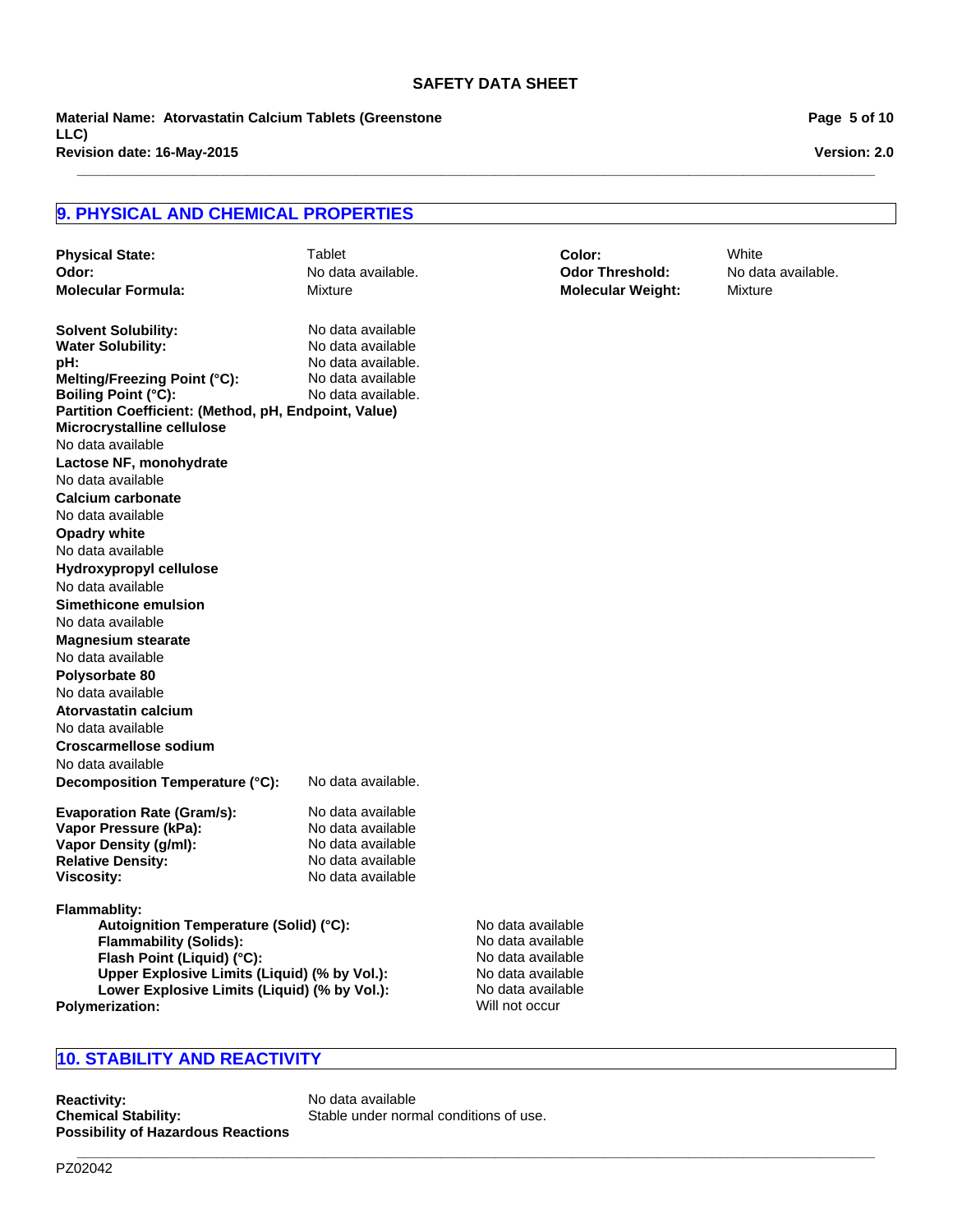**Revision date: 16-May-2015 Material Name: Atorvastatin Calcium Tablets (Greenstone LLC)**

#### **10. STABILITY AND REACTIVITY**

| <b>Oxidizing Properties:</b>   | No data available                                                  |
|--------------------------------|--------------------------------------------------------------------|
| <b>Conditions to Avoid:</b>    | Fine particles (such as dust and mists) may fuel fires/explosions. |
| Incompatible Materials:        | As a precautionary measure, keep away from strong oxidizers        |
| <b>Hazardous Decomposition</b> | No data available                                                  |
|                                |                                                                    |

**\_\_\_\_\_\_\_\_\_\_\_\_\_\_\_\_\_\_\_\_\_\_\_\_\_\_\_\_\_\_\_\_\_\_\_\_\_\_\_\_\_\_\_\_\_\_\_\_\_\_\_\_\_\_\_\_\_\_\_\_\_\_\_\_\_\_\_\_\_\_\_\_\_\_\_\_\_\_\_\_\_\_\_\_\_\_\_\_\_\_\_\_\_\_\_\_\_\_\_\_\_\_\_**

## **11. TOXICOLOGICAL INFORMATION**

# **Information on Toxicological Effects**

**Products:**

**General Information:** The information included in this section describes the potential hazards of the individual ingredients. **Short Term:** May cause eye irritation (based on components) . **Long Term:** Repeat-dose studies in animals have shown a potential to cause adverse effects on liver. **Known Clinical Effects:** Adverse effects associated with therapeutic use of atorvastatin include constipation, flatulence, upset stomach, and abdominal pain. Clinical use of this drug has caused changes in liver function, muscle pain, weakness.

#### **Acute Toxicity: (Species, Route, End Point, Dose)**

#### **Microcrystalline cellulose**

Rat Oral LD50 >5000mg/kg RabbitDermal LD50 >2000 mg/kg

#### **Calcium carbonate**

Rat Oral LD50 6450mg/kg

#### **Magnesium stearate**

Rat Oral LD50 >2000mg/kg Rat InhalationLC50 >2000 mg/m3

#### **Polysorbate 80**

Rat Oral LD50 25g/kg

#### **Atorvastatin calcium**

Rat/Mouse Oral LD50 >5000mg/kg Rabbit Dermal LD50 >2000mg/kg

**Acute Toxicity Comments:** A greater than symbol (>) indicates that the toxicity endpoint being tested was not achievable at the highest dose used in the test.

**\_\_\_\_\_\_\_\_\_\_\_\_\_\_\_\_\_\_\_\_\_\_\_\_\_\_\_\_\_\_\_\_\_\_\_\_\_\_\_\_\_\_\_\_\_\_\_\_\_\_\_\_\_\_\_\_\_\_\_\_\_\_\_\_\_\_\_\_\_\_\_\_\_\_\_\_\_\_\_\_\_\_\_\_\_\_\_\_\_\_\_\_\_\_\_\_\_\_\_\_\_\_\_**

#### **Irritation / Sensitization: (Study Type, Species, Severity)**

#### **Microcrystalline cellulose**

Skin IrritationRabbitNon-irritating Eye IrritationRabbitNon-irritating

#### **Atorvastatin calcium**

Skin Sensitization - BeuhlerGuinea PigNegative Skin IrritationRabbitNon-irritating Eye IrritationRabbitMild

PZ02042

**Page 6 of 10**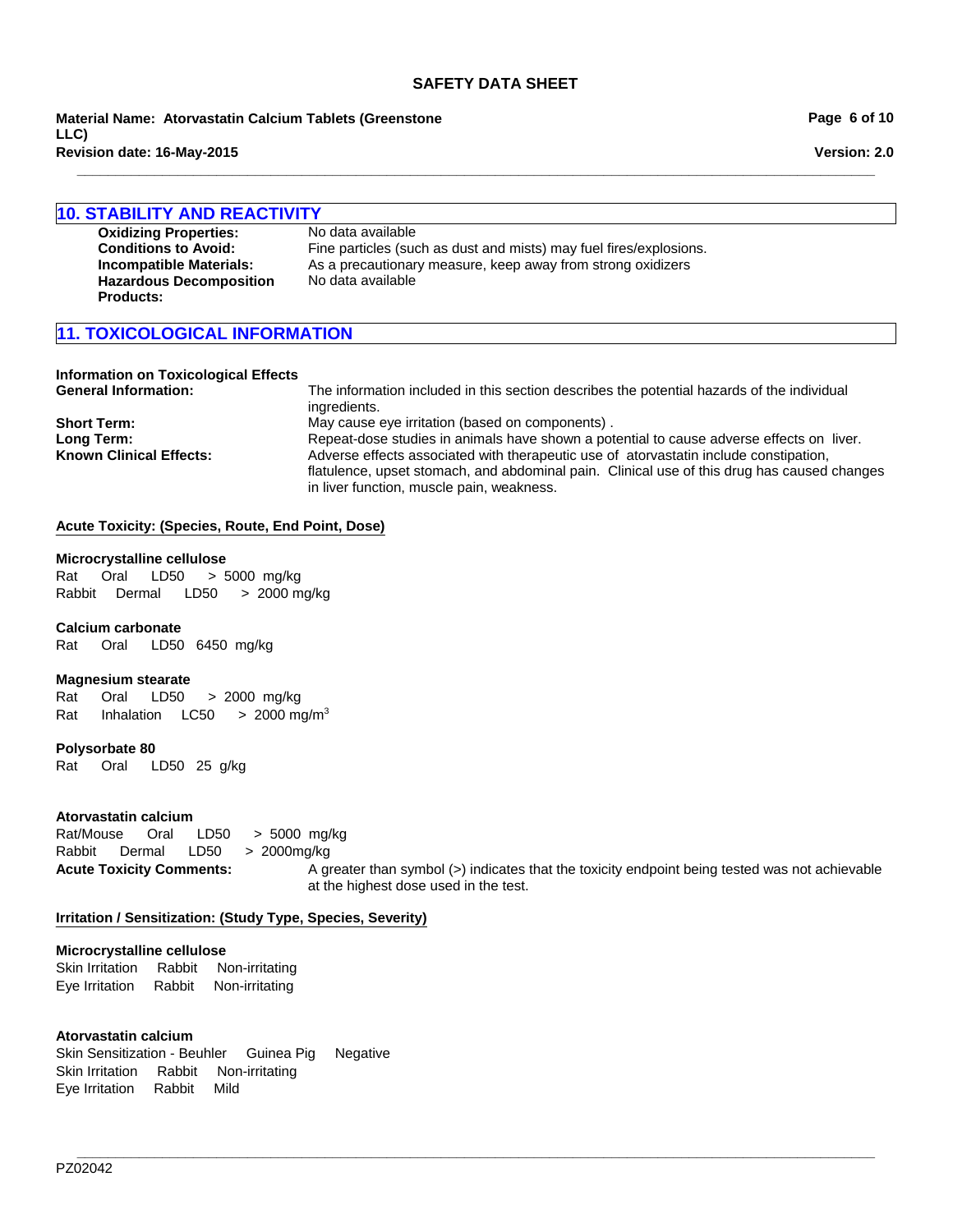**\_\_\_\_\_\_\_\_\_\_\_\_\_\_\_\_\_\_\_\_\_\_\_\_\_\_\_\_\_\_\_\_\_\_\_\_\_\_\_\_\_\_\_\_\_\_\_\_\_\_\_\_\_\_\_\_\_\_\_\_\_\_\_\_\_\_\_\_\_\_\_\_\_\_\_\_\_\_\_\_\_\_\_\_\_\_\_\_\_\_\_\_\_\_\_\_\_\_\_\_\_\_\_**

**Revision date: 16-May-2015 Material Name: Atorvastatin Calcium Tablets (Greenstone LLC)**

# **11. TOXICOLOGICAL INFORMATION**

### **Repeated Dose Toxicity: (Duration, Species, Route, Dose, End Point, Target Organ)**

#### **Atorvastatin calcium**

|            | 104 Week(s) Dog Oral 10 mg/kg/day LOAEL<br>Liver          |       |
|------------|-----------------------------------------------------------|-------|
|            | 13 Week(s) Mouse Oral 100 mg/kg/day LOAEL Liver           |       |
| 52 Week(s) | Rat Oral 5 mg/kg/day NOAEL Liver                          |       |
|            | 13 Week(s) Rat Oral 5 (male); 20 (female) mg/kg/day NOAEL | Liver |

#### **Reproduction & Developmental Toxicity: (Study Type, Species, Route, Dose, End Point, Effect(s))**

#### **Atorvastatin calcium**

Embryo / Fetal DevelopmentRatOral100mg/kg/dayNOAELNot Teratogenic, Maternal Toxicity Embryo / Fetal DevelopmentRabbitOral10mg/kg/dayNOAELNot Teratogenic, Maternal Toxicity, Fetotoxicity Peri-/Postnatal DevelopmentRatOral20mg/kg/dayNOAELFetotoxicity Reproductive & FertilityRatOral 20mg/kg/dayNOAELNegative Fertility and Embryonic DevelopmentRatOral100mg/kg/dayNOAELNegative

#### **Genetic Toxicity: (Study Type, Cell Type/Organism, Result)**

#### **Atorvastatin calcium**

**Mutagenicity** No evidence of mutagenic or clastogenic activity in in vitro or in vivo tests. *In Vitro* Bacterial Mutagenicity (Ames)*Salmonella* , *E. coli* Negative *In Vivo* MicronucleusMouse Bone MarrowNegative

#### **Carcinogenicity: (Duration, Species, Route, Dose, End Point, Effect(s))**

#### **Atorvastatin calcium**

104 Week(s)MouseOral200mg/kg/dayNOAELNot carcinogenic 104 Week(s)RatOral100mg/kg/dayNOAELNot carcinogenic

**Carcinogen Status:** None of the components of this formulation are listed as a carcinogen by IARC, NTP or OSHA.

**\_\_\_\_\_\_\_\_\_\_\_\_\_\_\_\_\_\_\_\_\_\_\_\_\_\_\_\_\_\_\_\_\_\_\_\_\_\_\_\_\_\_\_\_\_\_\_\_\_\_\_\_\_\_\_\_\_\_\_\_\_\_\_\_\_\_\_\_\_\_\_\_\_\_\_\_\_\_\_\_\_\_\_\_\_\_\_\_\_\_\_\_\_\_\_\_\_\_\_\_\_\_\_**

### **12. ECOLOGICAL INFORMATION**

**Environmental Overview:** In the environment, the active ingredient in this formulation is expected to remain in water or migrate through the soil Not readily biodegradable. May have harmful effects on the aquatic environment. May persist in the aquatic environment. Releases to the environment should be avoided.

**Toxicity:**

# **Aquatic Toxicity: (Species, Method, End Point, Duration, Result)**

### **Atorvastatin calcium**

*Daphnia magna* (Water Flea)EC50 48Hours200mg/L *Oncorhynchus mykiss* (Rainbow Trout)OECDLC50 96Hours>92mg/L *Pseudokirchneriella subcapitata* (Green Alga)OECDEbC50 72Hours75mg/L *Daphnia magna* (Water Flea)OECDNOEC21Days0.14mg/L *Pimephales promelas* (Fathead Minnow)OECDNOEC32Days0.45mg/L

**Page 7 of 10**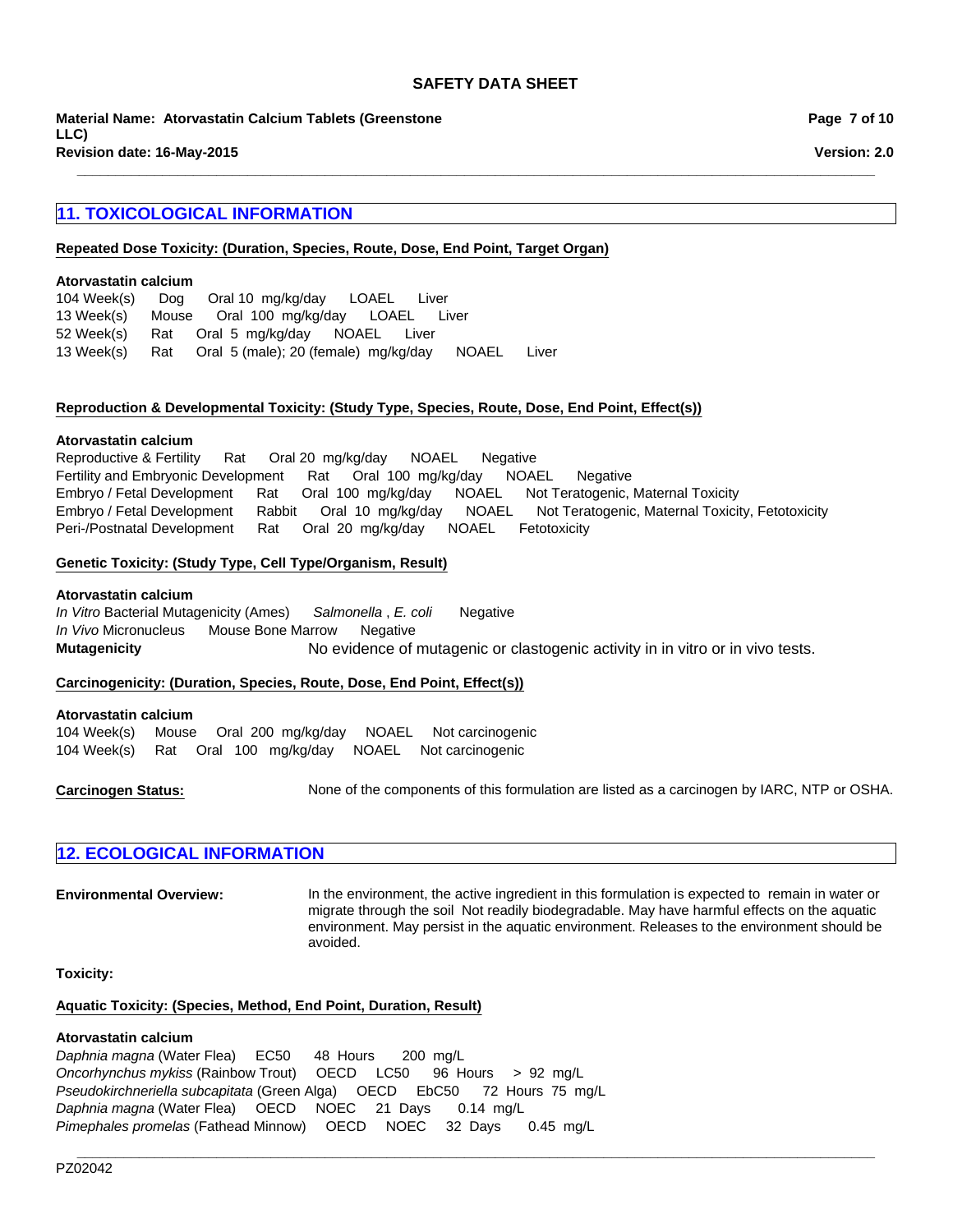**\_\_\_\_\_\_\_\_\_\_\_\_\_\_\_\_\_\_\_\_\_\_\_\_\_\_\_\_\_\_\_\_\_\_\_\_\_\_\_\_\_\_\_\_\_\_\_\_\_\_\_\_\_\_\_\_\_\_\_\_\_\_\_\_\_\_\_\_\_\_\_\_\_\_\_\_\_\_\_\_\_\_\_\_\_\_\_\_\_\_\_\_\_\_\_\_\_\_\_\_\_\_\_**

**Revision date: 16-May-2015 Material Name: Atorvastatin Calcium Tablets (Greenstone LLC)**

| <b>Aquatic Toxicity Comments:</b>                                                                                                                                                                                 | The (21) day (NOEC) study above is a reproductive/survival study. The 32 day study above is<br>an Early Life-Stage Toxicity test A greater than symbol (>) indicates that aquatic toxicity was<br>not observed at the maximum dose tested.                     |
|-------------------------------------------------------------------------------------------------------------------------------------------------------------------------------------------------------------------|----------------------------------------------------------------------------------------------------------------------------------------------------------------------------------------------------------------------------------------------------------------|
| Bacterial Inhibition: (Inoculum, Method, End Point, Result)                                                                                                                                                       |                                                                                                                                                                                                                                                                |
| Atorvastatin calcium<br>Aspergillus niger (Fungus) MIC > 1000 mg/L<br>Trichoderma viride (Fungus) MIC > 1000 mg/L<br>Clostridium perfingens (Bacterium) MIC 100 mg/L<br>Activated sludge  OECD  EC50  >1000  mg/L |                                                                                                                                                                                                                                                                |
| <b>Persistence and Degradability:</b><br>Atorvastatin calcium<br>Photolysis: (Method, pH, Endpoint, Results)<br>Atorvastatin calcium<br>OECD 7 Half-Life 0.339 Day(s)                                             | Biodegradation: (Method, Inoculum, Biodeg Study, Result, Endpoint, Duration, Classification)<br>TAD Soil (various) Ultimate (CO2 Evolution) <10% After 28 Day(s) Not Ready<br>OECD Activated sludge Ultimate (CO2 Evolution) <10% After 28 Day(s)<br>Not Ready |
| Bio-accumulative Potential:                                                                                                                                                                                       | No data available                                                                                                                                                                                                                                              |
| Mobility in Soil:                                                                                                                                                                                                 | No data available                                                                                                                                                                                                                                              |

**Waste Treatment Methods:** Dispose of waste in accordance with all applicable laws and regulations. Member State specific and Community specific provisions must be considered. Considering the relevant known environmental and human health hazards of the material, review and implement appropriate technical and procedural waste water and waste disposal measures to prevent occupational exposure and environmental release. It is recommended that waste minimization be practiced. The best available technology should be utilized to prevent environmental releases. This may include destructive techniques for waste and wastewater.

### **14. TRANSPORT INFORMATION**

**The following refers to all modes of transportation unless specified below.**

Not regulated for transport under USDOT, EUADR, IATA, or IMDG regulations.

# **15. REGULATORY INFORMATION**

**Safety, Health and Environmental Regulations/Legislation Specific for the Substance or Mixture**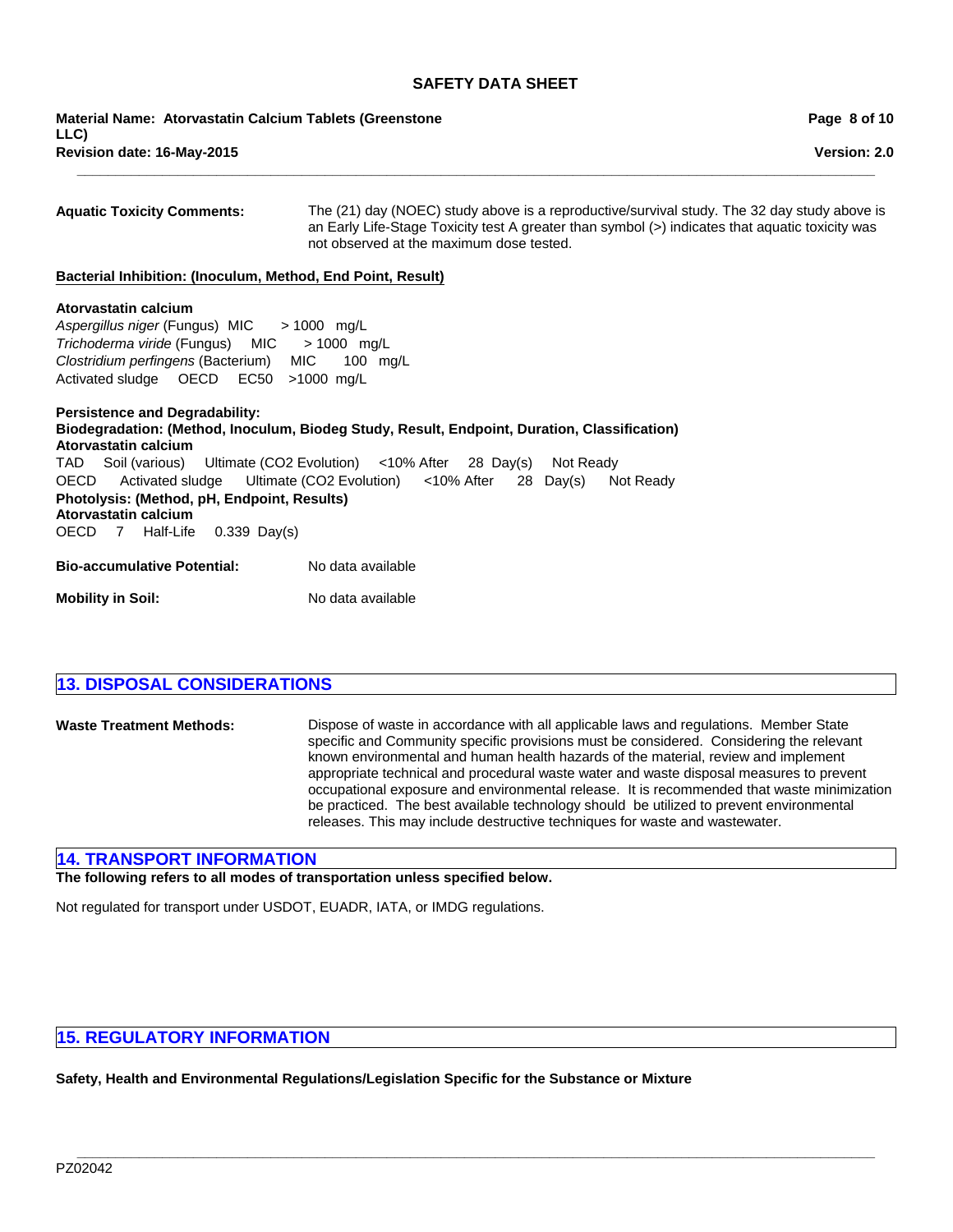**\_\_\_\_\_\_\_\_\_\_\_\_\_\_\_\_\_\_\_\_\_\_\_\_\_\_\_\_\_\_\_\_\_\_\_\_\_\_\_\_\_\_\_\_\_\_\_\_\_\_\_\_\_\_\_\_\_\_\_\_\_\_\_\_\_\_\_\_\_\_\_\_\_\_\_\_\_\_\_\_\_\_\_\_\_\_\_\_\_\_\_\_\_\_\_\_\_\_\_\_\_\_\_**

**Revision date: 16-May-2015 Material Name: Atorvastatin Calcium Tablets (Greenstone LLC)**

# **15. REGULATORY INFORMATION**

#### **Canada - WHMIS: Classifications WHMIS hazard class:** None required

This product has been classified in accordance with the hazard criteria of the CPR and the MSDS contains all of the information required by the CPR.

| Simethicone emulsion                        |            |
|---------------------------------------------|------------|
| <b>CERCLA/SARA 313 Emission reporting</b>   | Not Listed |
| <b>California Proposition 65</b>            | Not Listed |
| Inventory - United States TSCA - Sect. 8(b) | Present    |
| <b>Australia (AICS):</b>                    | Present    |
| <b>EU EINECS/ELINCS List</b>                | Not Listed |
|                                             |            |
| Atorvastatin calcium                        |            |
| <b>CERCLA/SARA 313 Emission reporting</b>   | Not Listed |
| <b>California Proposition 65</b>            | Not Listed |
| <b>EU EINECS/ELINCS List</b>                | Not Listed |
|                                             |            |
| Croscarmellose sodium                       |            |
| <b>CERCLA/SARA 313 Emission reporting</b>   | Not Listed |
| <b>California Proposition 65</b>            | Not Listed |
| <b>Australia (AICS):</b>                    | Present    |
| <b>EU EINECS/ELINCS List</b>                | Not Listed |
|                                             |            |
| <b>Opadry white</b>                         |            |
| <b>CERCLA/SARA 313 Emission reporting</b>   | Not Listed |
| <b>California Proposition 65</b>            | Not Listed |
| <b>EU EINECS/ELINCS List</b>                | Not Listed |
|                                             |            |
| Hydroxypropyl cellulose                     |            |
| <b>CERCLA/SARA 313 Emission reporting</b>   | Not Listed |
| <b>California Proposition 65</b>            | Not Listed |
| Inventory - United States TSCA - Sect. 8(b) | Present    |
|                                             | Present    |
| <b>Australia (AICS):</b>                    | Not Listed |
| <b>EU EINECS/ELINCS List</b>                |            |
| Calcium carbonate                           |            |
| <b>CERCLA/SARA 313 Emission reporting</b>   | Not Listed |
| <b>California Proposition 65</b>            | Not Listed |
|                                             |            |
| Inventory - United States TSCA - Sect. 8(b) | Present    |
| <b>Australia (AICS):</b>                    | Present    |
| <b>EU EINECS/ELINCS List</b>                | 207-439-9  |
| Polysorbate 80                              |            |
|                                             | Not Listed |
| <b>CERCLA/SARA 313 Emission reporting</b>   |            |
| <b>California Proposition 65</b>            | Not Listed |
| Inventory - United States TSCA - Sect. 8(b) | Present    |
| <b>Australia (AICS):</b>                    | Present    |
| <b>EU EINECS/ELINCS List</b>                | Not Listed |
|                                             |            |